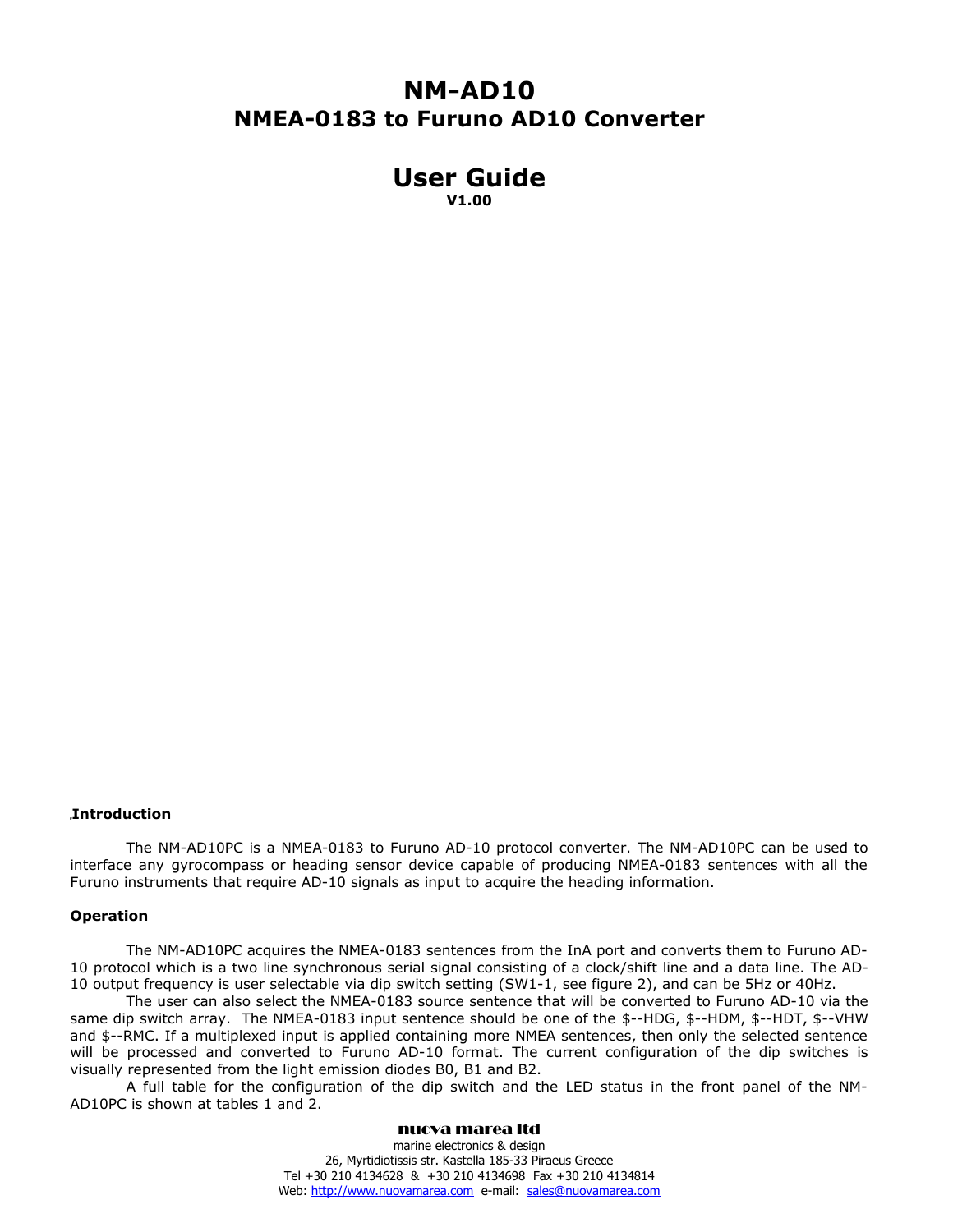The NM-AD10PC can be connected as shown in the next figure 1:



figure (1): NM-AD10PC connection diagram

# **Programming**

The selected input sentence can be configured into the NM-AD10PC using the following procedure:

- 1. Power off the NM-AD10PC
- 2. Set the dip switches according to the table (1) to select the NMEA-0183 sentence to be converted
- 3. Power on the NM-AD10PC
- 4. The status of the LED B0-B2 should be according to the dip switch setup (see table 2). If B0-B2 are flashing in a 0.5 Hz frequency then an incorrect dip switch setup has been applied and the procedure should be repeated.
- 5. The configuration of the AD-10 transmit frequency can be selected via SW1-1 (see table 1) and can be performed at any time.

| $SW1-1$              | $SW1-2$           | $SW1-3$    | $SW1-4$    | <b>Functionality</b>                         |
|----------------------|-------------------|------------|------------|----------------------------------------------|
| <b>OFF</b>           | State Independent |            |            | Enables Furuno AD-10 at 5Hz                  |
| <b>ON</b>            |                   |            |            | Enables Furuno AD-10 at 40Hz                 |
| State<br>Independent | <b>OFF</b>        | <b>OFF</b> | <b>OFF</b> | Not applicable                               |
|                      | <b>OFF</b>        | <b>OFF</b> | ON.        | Enables "\$--HDT" to Furuno AD-10 conversion |
|                      | <b>OFF</b>        | ON.        | <b>OFF</b> | Enables "\$--HDG" to Furuno AD-10 conversion |
|                      | <b>OFF</b>        | ON.        | ON.        | Enables "\$--HDM" to Furuno AD-10 conversion |
|                      | 0N                | <b>OFF</b> | <b>OFF</b> | Enables "\$--VHW" to Furuno AD-10 conversion |
|                      | ON.               | <b>OFF</b> | ON.        | Enables "\$--RMC" to Furuno AD-10 conversion |
|                      | <b>ON</b>         | ON.        | <b>OFF</b> | Not applicable                               |
|                      | ΟN                | 0N         | <b>ON</b>  |                                              |

# **Dip Switch Settings**

Table (1): NM-AD10PC Configuration Table

#### nuova marea ltd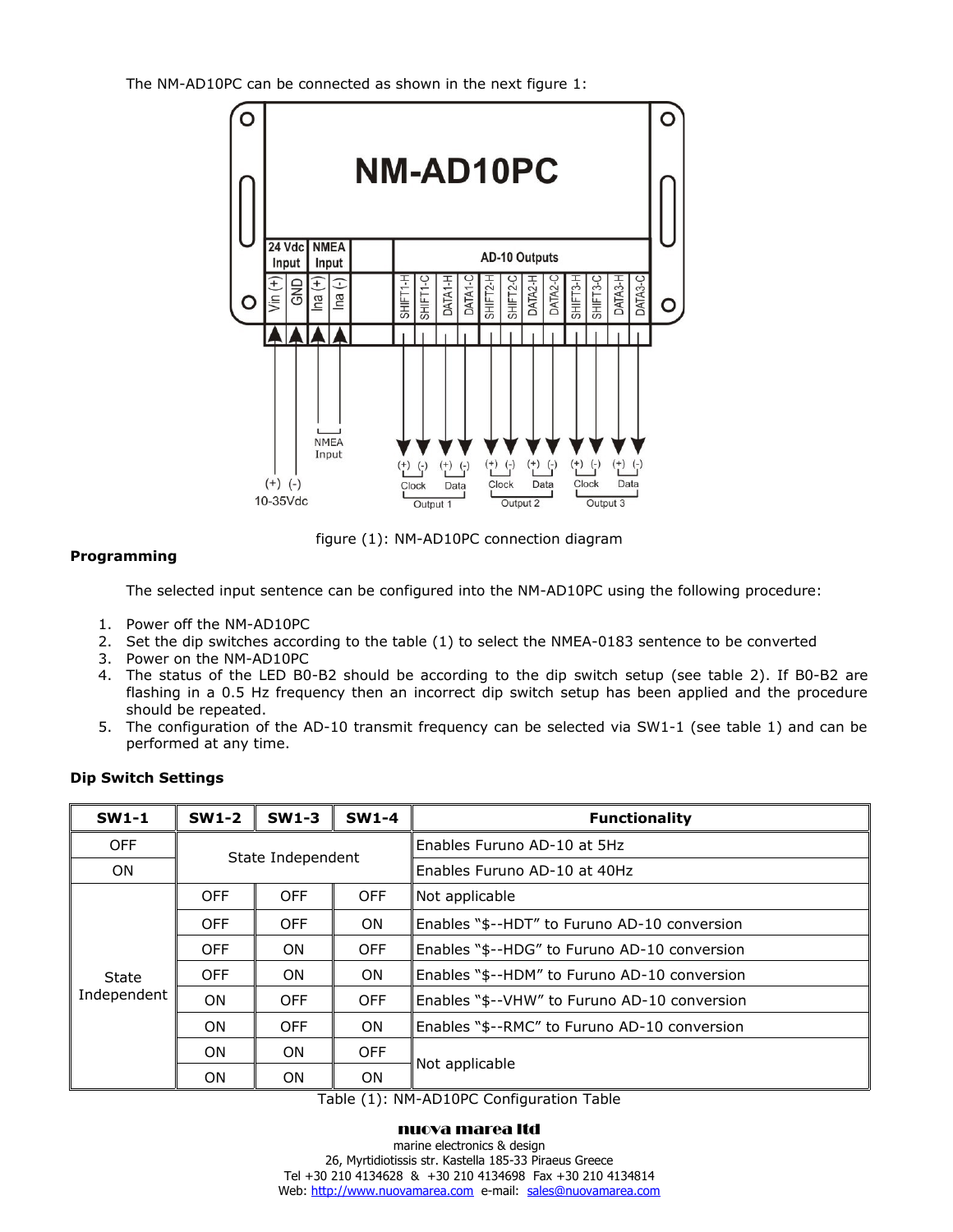## **LED Indicator sequence**

| <b>B2</b>              | B1         | B0         | <b>Description</b>                                    |  |
|------------------------|------------|------------|-------------------------------------------------------|--|
| <b>OFF</b>             | <b>OFF</b> | ON.        | "\$--HDT" to Furuno AD-10 conversion                  |  |
| <b>OFF</b>             | ON         | <b>OFF</b> | "\$--HDG" to Furuno AD-10 conversion                  |  |
| <b>OFF</b>             | ON         | ON.        | \"\$--HDM" to Furuno AD-10 conversion                 |  |
| ON.                    | <b>OFF</b> | <b>OFF</b> | s--VHW" to Furuno AD-10 conversion™                   |  |
| ΟN                     | <b>OFF</b> | ON.        | S--RMC" to Furuno AD-10 conversion."                  |  |
| <b>Flashing 0.5 Hz</b> |            |            | Dip switches SW1-2 to SW1-4 in a not applicable state |  |

Table (2): LED Indicator status

## **Power Supply**

The NM-251A can be powered within the range of 10-35 VDC. The nominal voltage of 24 Vdc is advised for powering the device in normal operation. Power input port has a protection for incorrect polarity connection of the supplying voltage.

# **Printed Circuit Board composite layout**



Figure 2: Composite layout of NM-AD10PC printed circuit board

#### nuova marea ltd